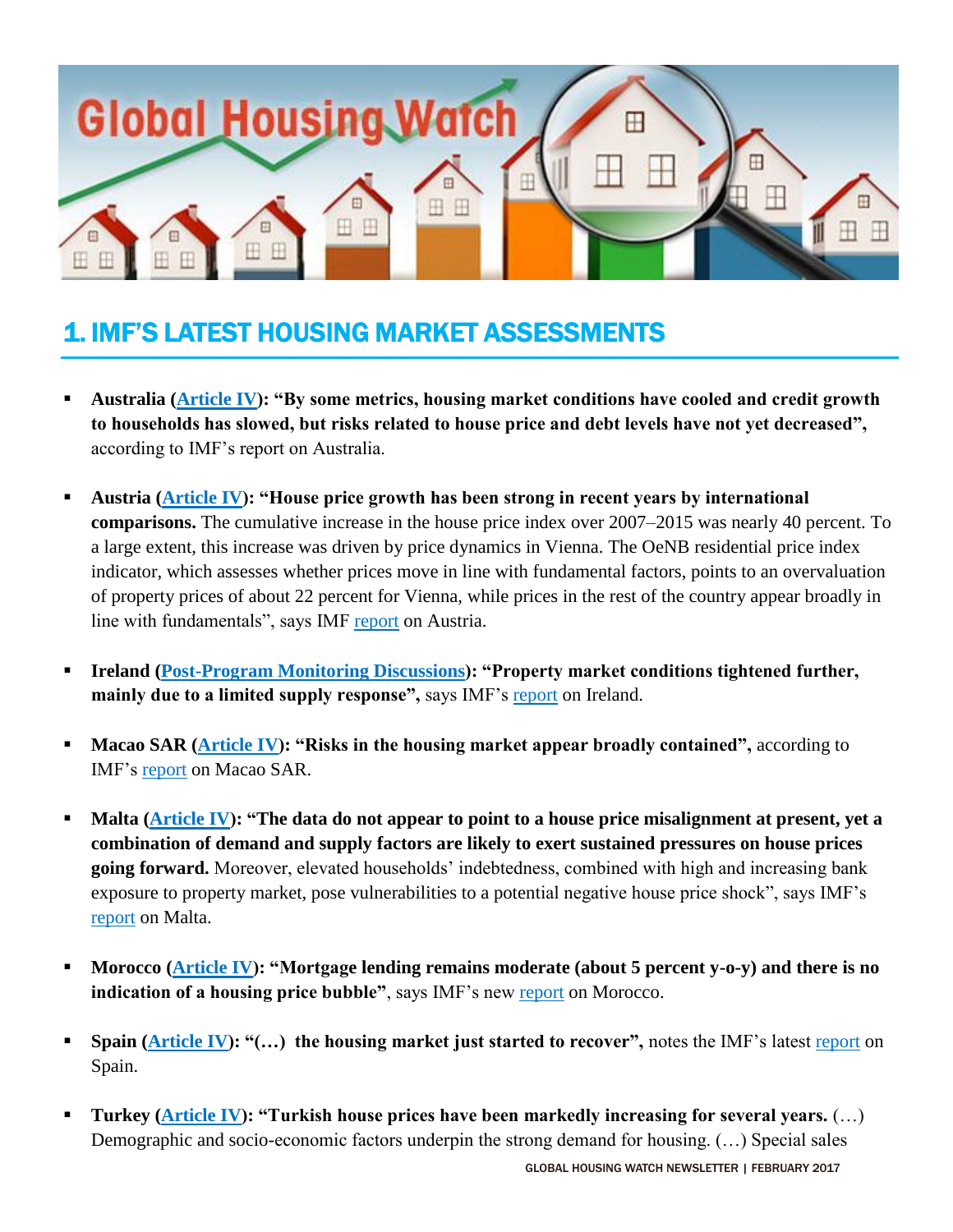campaigns and government stimulus have buoyed house sales since July 2016", according an IMF [report](http://www.imf.org/~/media/Files/Publications/CR/2017/cr1732.ashx) on Turkey. See a separate IMF report on [Understanding Turkish Residential Real Estate Dynamics.](http://www.imf.org/~/media/Files/Publications/CR/2017/cr1733.ashx)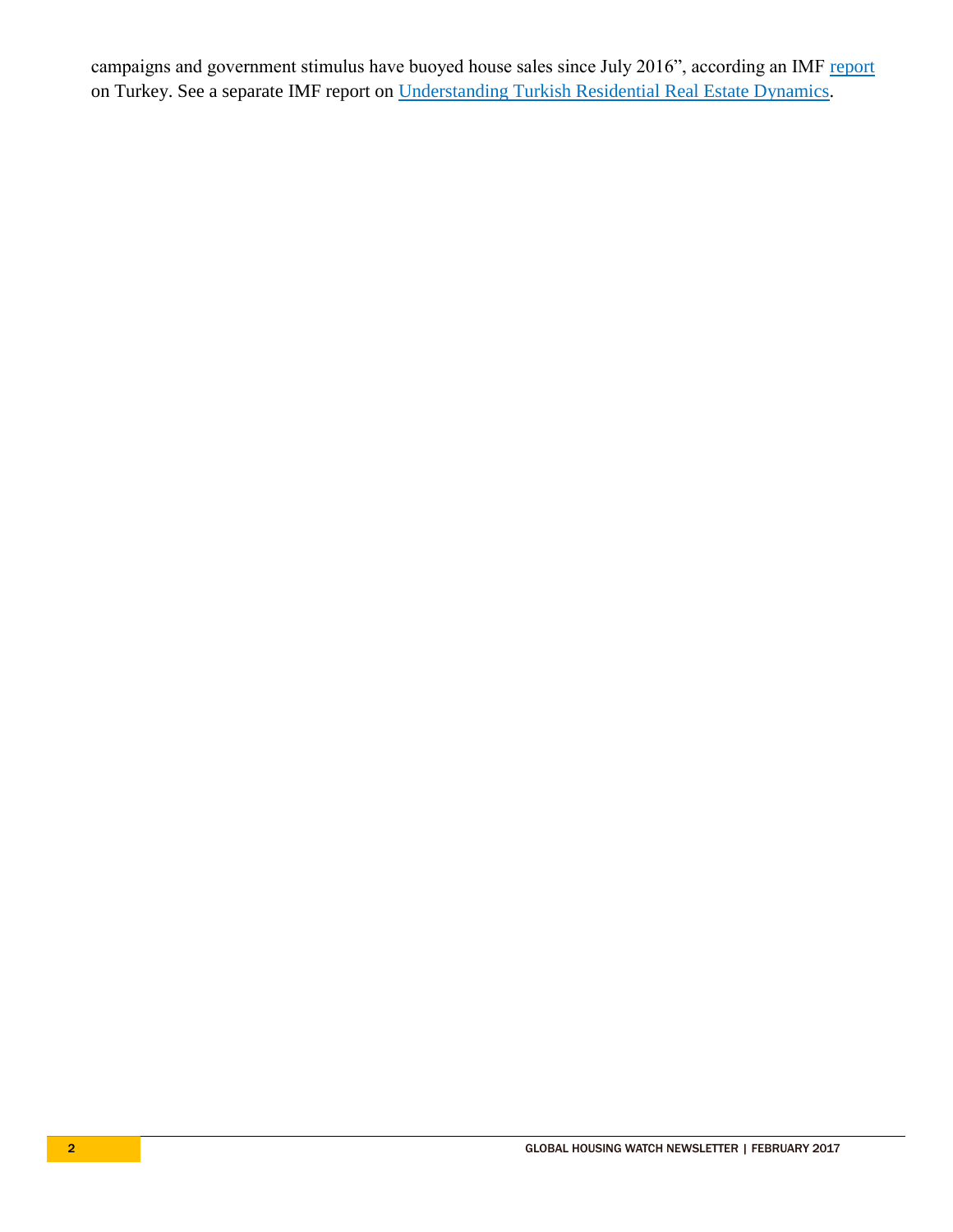# 2. HOUSING MARKET IN AFRICA: WHAT WE DO AND DON'T KNOW

*Kecia Rust is the Executive Director and founder of the Centre for Affordable Housing Finance in Africa [\(CAHF\)](http://www.housingfinanceafrica.org/). In this issue of the Global Housing Watch newsletter, Rust talks about how CAHF is tracking the housing market in Africa, the "Big Mac Index" for housing, why housing finance remains elusive, why housing matters to all stakeholders*, and more.



**CAHF Team**

From left to right: Kecia Rust, Kudakwashe Mativenga, Miriam Maina, Adelaide Steedley, Samuel Suttner, Sireena Ramparsad, Kgomotso Tolamo, Aqua Suliali, Noluthando Ntshanga, Joseph Tembe, and Alfred Namponya.

#### **Hites Ahir: How do you track the housing market in African countries?**

**Kecia Rust:** Historically, not many people have looked at housing market activity in African countries. Policy makers have seen housing as a social good that satisfied a right to shelter, while the private sector had very little involvement in housing markets as the majority of even high income households built their homes themselves. Trading activity simply was not monitored.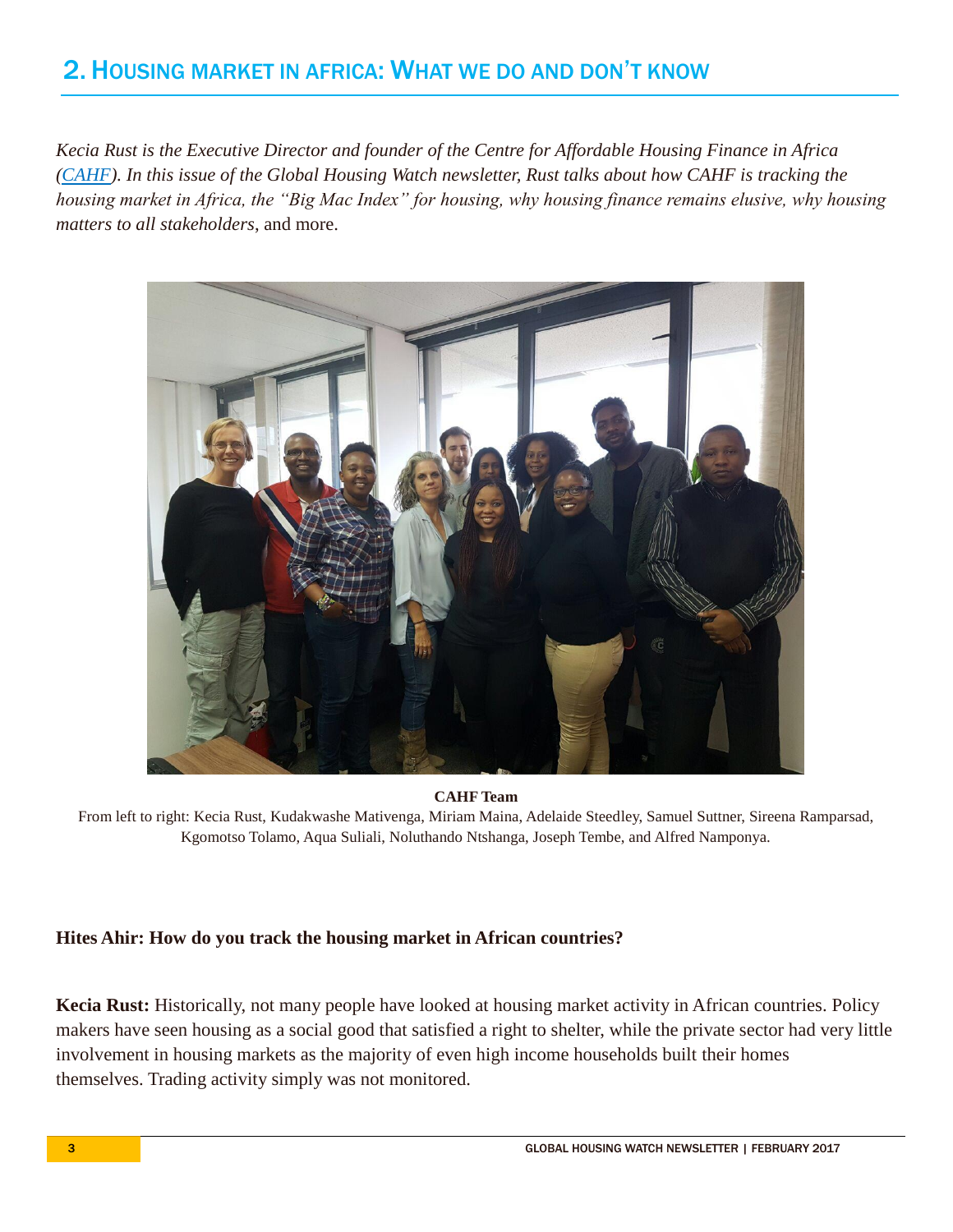With the development of land titling systems and mortgage markets in many countries, and increased investment attention on residential property, however, this is changing, and there are a number of agencies that highlight residential property dynamics in their respective countries.

The focus of most of these efforts, however, is on higher value, and luxury property markets. While this is certainly of interest to investors and participants in those markets, it overlooks the potential and dynamics of the much larger market of middle class and emerging middle class households who are also beginning to express a demand for housing. The key challenge in this market segment, of course, is affordability.

For the past six years, CAHF has conducted an annual survey of local, in-country experts, to get an indication of the state of housing markets and housing affordability. We have asked them to define, from their professional perspectives, the price of the cheapest newly built house, built in the past year by a private developer. We also ask for the size of that house. The data does not indicate the cheapest house that *can* be built, but rather the cheapest house that *is being* built. This distinction is important: developers choose their markets based on a variety of factors including their sense of local affordability (a function not only of income but also the availability of end user finance), access to materials and construction finance, and their sense of local expectations.



#### **Figure 1: Price of the cheapest, newly built house by a formal developer: 2015 and 2016**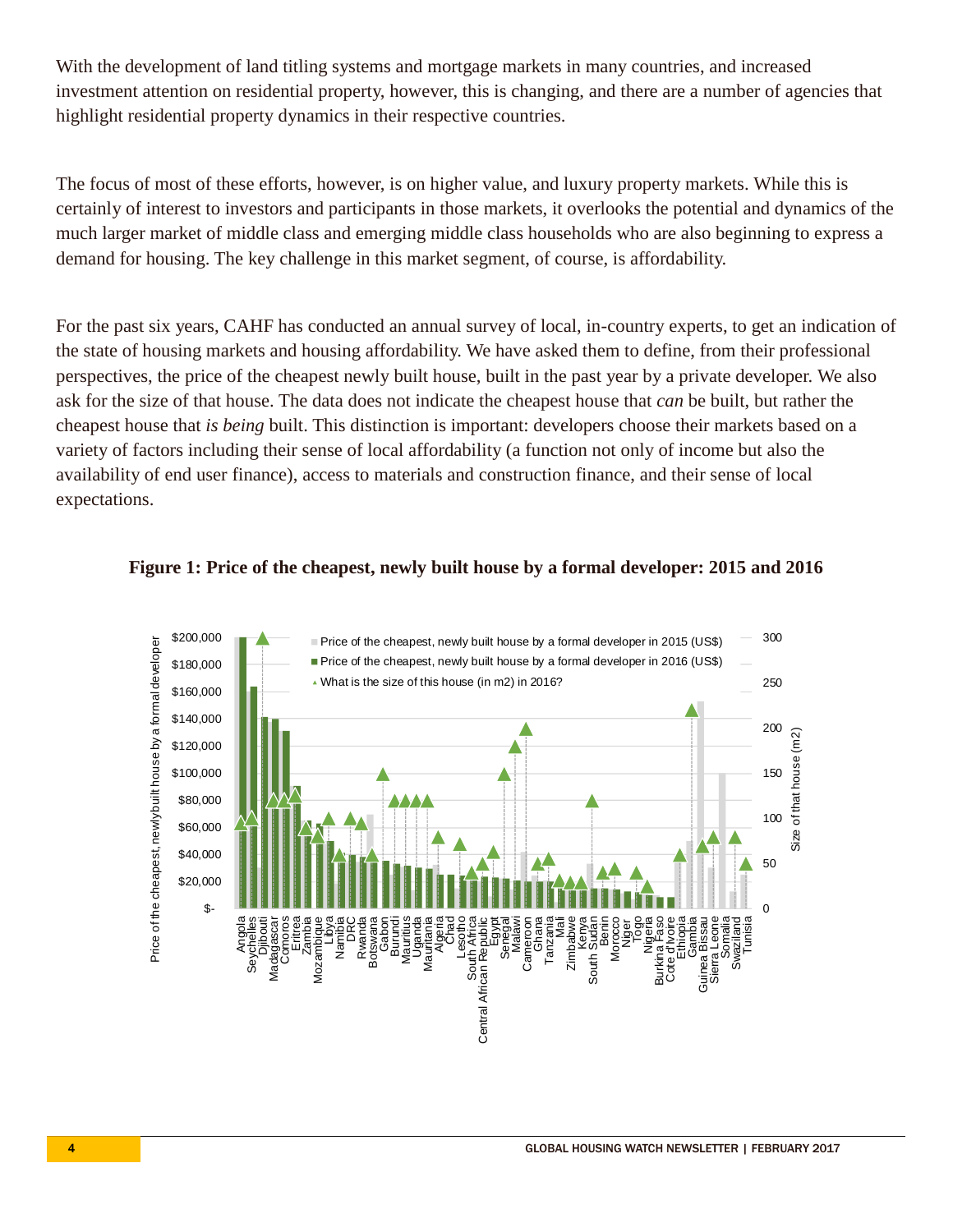#### **Hites Ahir: What do current house prices tell us?**

**Kecia Rust:** We can see a wide variation in the prices of the cheapest, developer-built houses. Of course, these are not equivalent structures. The US\$200,000 house in Angola is about 100 square meters, whereas the US\$10,000 Nigerian house is about 25 square meters.

But size doesn't necessarily correlate with price. In Uganda, a 120 square meter house is recorded as costing US\$30,000, while in Cameroon, a 200 square meter house was delivered and sold for about US\$20,000. Our method clearly wasn't comparing apples with apples, and local variation is invisible.

For this reason, we've tried a new methodology to track housing prices, by building something like a "Big Mac Index" for housing. Working with the Affordable Housing Institute, we designed a typical entry-level house: 46 square meters with a 9 square meter verandah, on a 120 square meter plot of land, in a 20-unit development. We prepared a Bill of Quantities down to brick level - with over 400 cost components - and sent this to Quantity Surveyors in 15 countries. We asked the Quantity Surveyors to prepare a quotation for this spec in the capital city, and another major city in the country. Then we checked the data, going back and forth with the Quantity Surveyors and thinking about local construction sector dynamics in the different countries. The data is about to be released, but we have some preliminary findings we can share.

We found that the price of this standard house ranged from just under US\$30,000 in Dar es Salaam, Tanzania, to just over US\$60,000 in Nairobi, Kenya. Significant variation was found in construction costs - the highest being in Kolwezi, Democratic Republic of Congo; as well as in infrastructure costs, which are particularly elevated in Lilongwe, Malawi and Monrovia, Liberia. High land prices, likely a result of urbanization pressures, were evident in Nairobi, Dakar, and Kampala.

The bigger story that this data is telling us is currently being [explored,](http://www.housingfinanceafrica.org/blog/what-role-does-housing-play-in-african-economies) and we'll publish it shortly, but a very clear takeaway at this stage is that it is about much more than the price of bricks: in the construction costs category, the major difference for the countries where these costs are highest (Democratic Republic of Congo, Morocco), is labour - over a third of the total construction value. In Nigeria, while the overall house price is close to the average of just above US\$40,000, more than half of the construction component is labour. In some countries, indirect costs are a significant component of the construction component (Mozambique and Cameroon). Another category where there is quite significant variation is "other development costs". This includes Marketing, Finance & Holding Costs, and Sales Taxes. Sales taxes were found to be highest in Nairobi (US\$8,723, on a US\$64,000 house, or 13 percent of the total price), Kampala, Dakar, Lilongwe, Casablanca and Kolwezi. Finance and Holding Costs were highest in Maputo (US\$6,346, in a US\$46,000 house).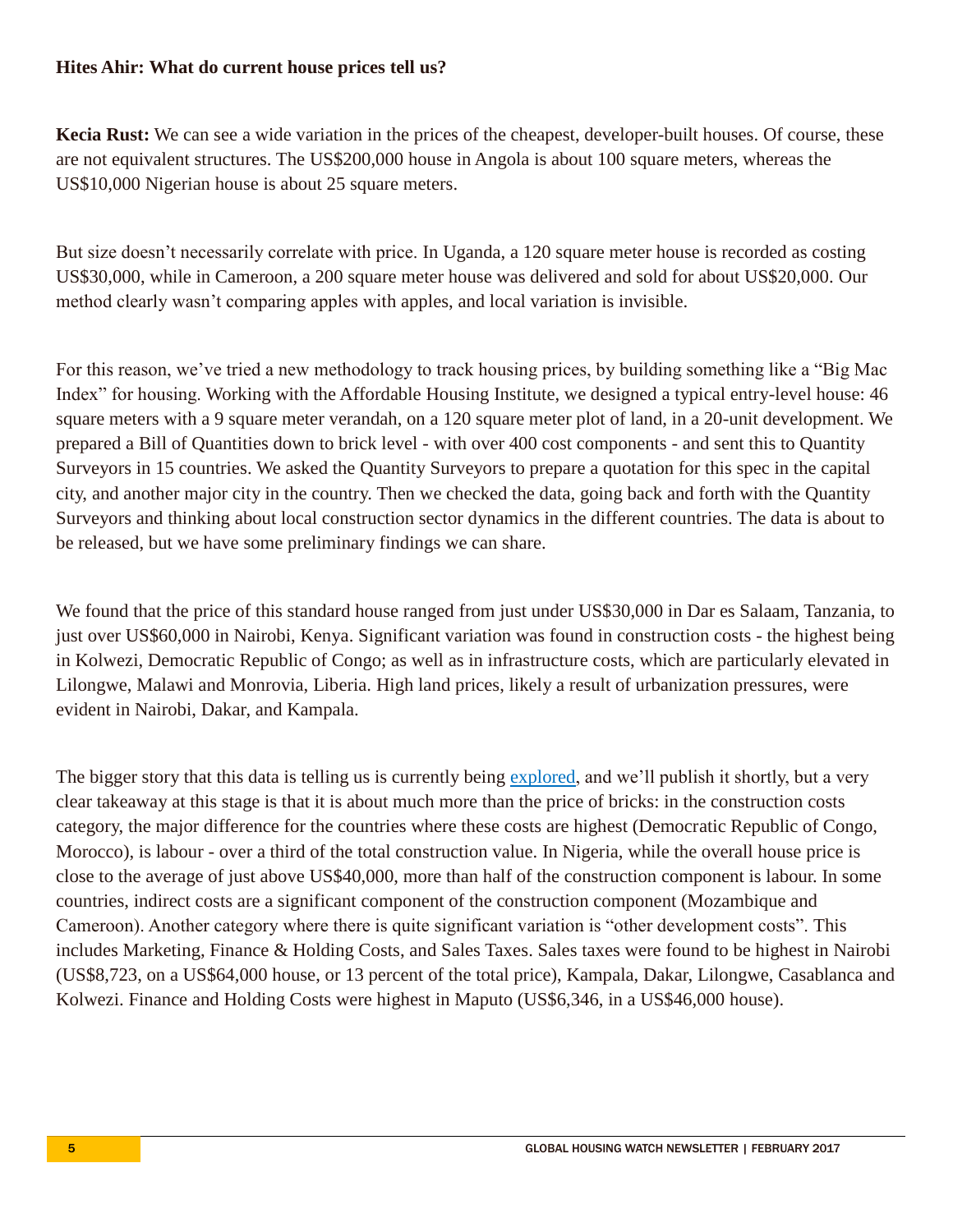

### **Figure 2: Construction Costs by Categories**

#### **Hites Ahir: Are these prices affordable?**

**Kecia Rust:** No. Not even to a large minority. We have an [affordability calculator](http://www.housingfinanceafrica.org/calculating-mortgage-and-housing-affordability-in-africa/) on our website that calculates the monthly mortgage repayment on a loan for a house. The user can input the house price, and based on the mortgage loan terms and income distribution in that particular country, if the loan were indeed available, the calculator reports the monthly repayment, and the proportion of the urban population that can afford that house.

While a US\$20,000 housing loan is affordable to about 55 percent of urban households in Namibia, 49 percent of urban households in Morocco, and 59 percent of households in Cote d'Ivoire, it is affordable to only 3.8 percent of urban households in Kenya, 3.1 percent of urban households in Zambia, 0.7 percent of urban households in Tanzania, and 0.5 percent in Mozambique. If we reduced the house to US\$10,000, the proportion of households with affordability does increase - just over 10 percent in Kenya, 6.7 percent in Zambia, 2.4 percent in Tanzania, and 1.7 percent in Mozambique - but it is still very limited.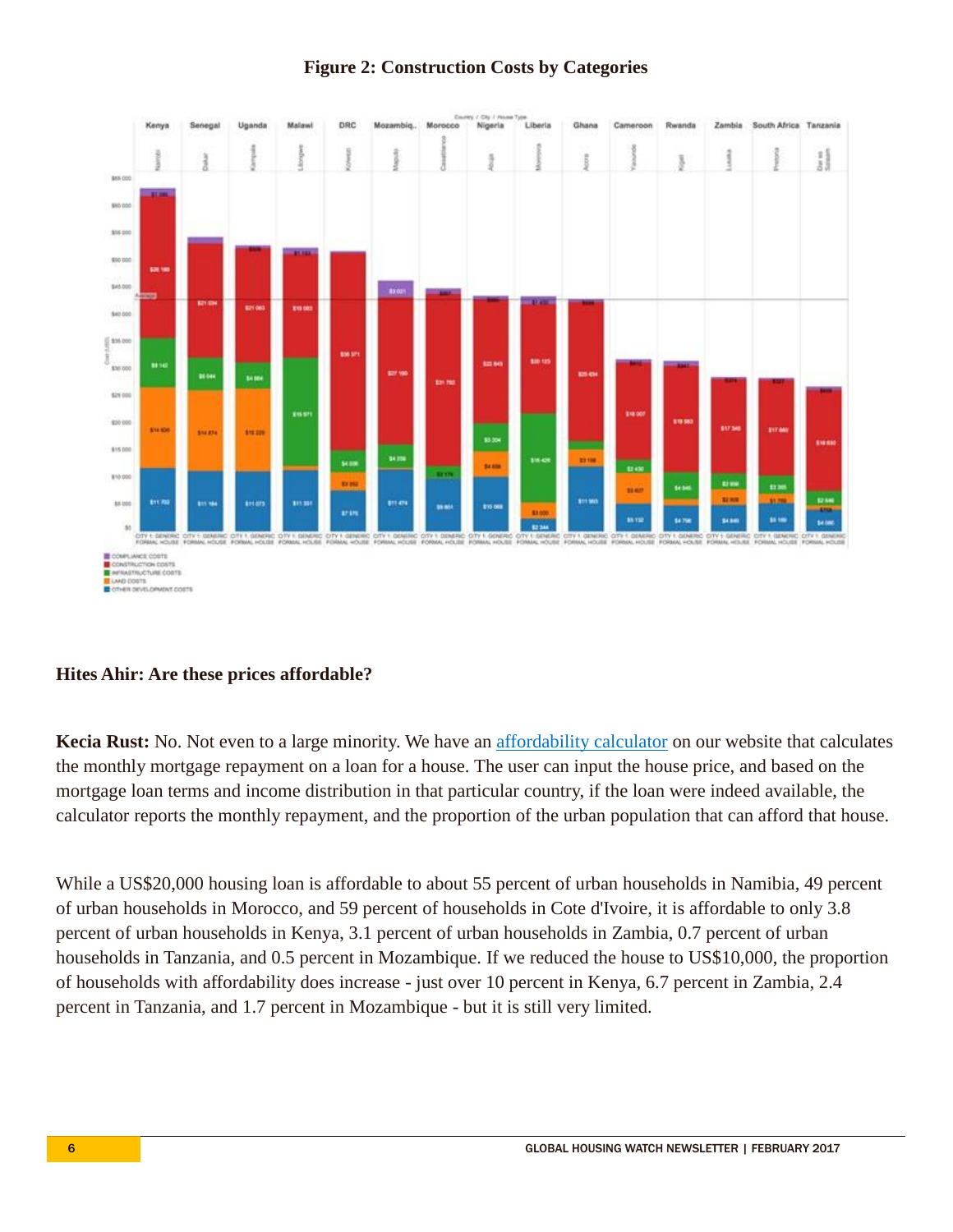

#### **Figure 3: Housing Affordability Calculator**

There are two ways we might deal with this. On the one hand, housing affordability is a function not only of house price but also the terms of financing it. In Kenya, a mortgage loan is available for over ten years at 17.1 percent, while in Zambia the rate on a mortgage in 2016 was 27 percent over 15 years. In Tanzania, a mortgage can be accessed for a 25-year term, but the interest rate is still high at 19 percent. In Mozambique, a 20-year mortgage comes at a rate of 25 percent. If we flip the analysis around, we find that just on the basis of mortgage conditions in a country, a household in Tanzania that could afford to repay a house costing US\$10,000, could afford a house in South Africa costing US\$17,500, and in Cote d'Ivoire costing US\$28,500.

#### **Hites Ahir: Why is housing finance underdeveloped?**

**Kecia Rust:** Housing finance markets in Africa are underdeveloped for a number of reasons. A key issue relates to the overall macroeconomic environment and the implications this has for access to and the cost of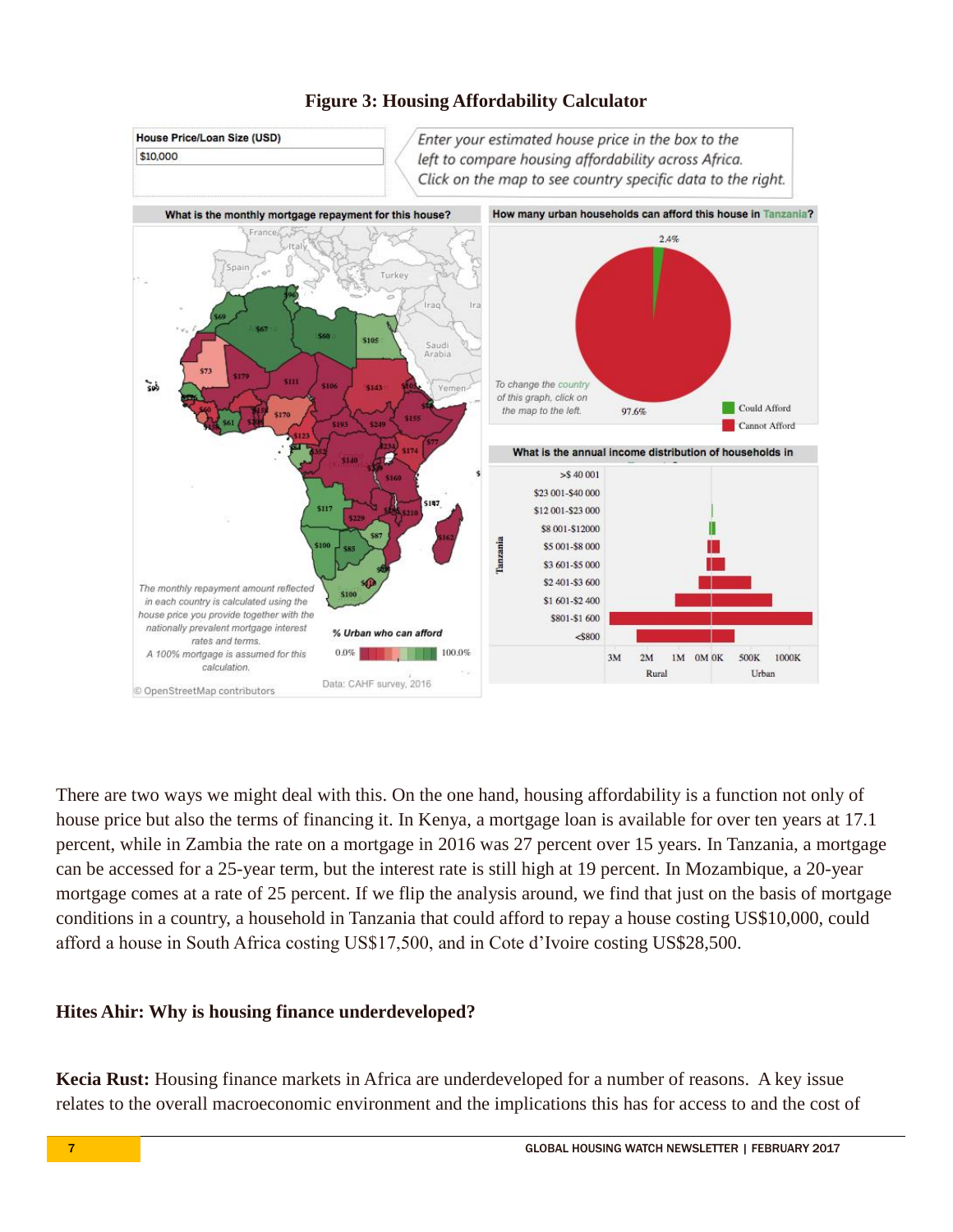capital for lending. Lenders struggle to access capital to fund their housing loan portfolios - whether these are for mortgage or unsecured housing finance.

Many governments have set their Treasury Bill rates high, to attract investor capital to fund their own plans. This 'risk free' rate sets the baseline for any other investments that an investor may make. As the perception of risk increases, investors seek higher returns and this translates into the high interest rates that prevail - very many above 10 percent - across Africa.

The World Bank has been working in a number of countries to address this issue, with the introduction of mortgage liquidity facilities in Egypt, Tanzania, Nigeria and the WAEMU region. CAHF has developed a [case](http://www.housingfinanceafrica.org/document/case-study-2-the-role-of-mortgage-liquidity-facilities-in-housing-finance-lessons-learned-from-egypt-tanzania-nigeria-and-malaysia/)  [study](http://www.housingfinanceafrica.org/document/case-study-2-the-role-of-mortgage-liquidity-facilities-in-housing-finance-lessons-learned-from-egypt-tanzania-nigeria-and-malaysia/) about these liquidity facilities.

There are also housing supply-side issues. Without housing stock being created in the price range that the market can afford to buy at scale, there isn't much argument for lenders to develop their housing finance products. Housing and finance are very closely interlinked - the performance of each is dependent on the performance of the other.

Housing finance – investment capital, construction capital, end user finance, and all the facilitative interventions (guarantees, insurance, subsidies, etc.) that happen in between – is a critical ingredient to addressing the housing challenge in Africa. This section of the financial sector is underdeveloped for two reasons. First, financial sector development initiatives focus largely on other sectors: insurance, agriculture, small business development, and mobile money. The notion of a housing sector in the African context is still very new and the financial sector is unfamiliar with its dynamics. This is possibly because of the second reason: that housing finance is dependent on a much wider array of activities and sectors that together comprise the housing value chain – activities that are beyond the financial sector's reach.

#### **Hites Ahir: What are some of the challenges for the housing sector?**

Kecia Rust: Challenges exist along the entire housing value chain, and each constraint in the system impacts on the availability of finance. Improving the flow of finance for housing requires improvements along the value chain – some of which extend outside of the housing finance sector. A weak value chain discourages investors, so they seek other targets and relegate housing sector investment to government. Government, however, does not have the capacity invest in the nation's housing process on its own – investor interest must be captured and maintained if the housing sector is to grow and develop and meet the needs of all residents.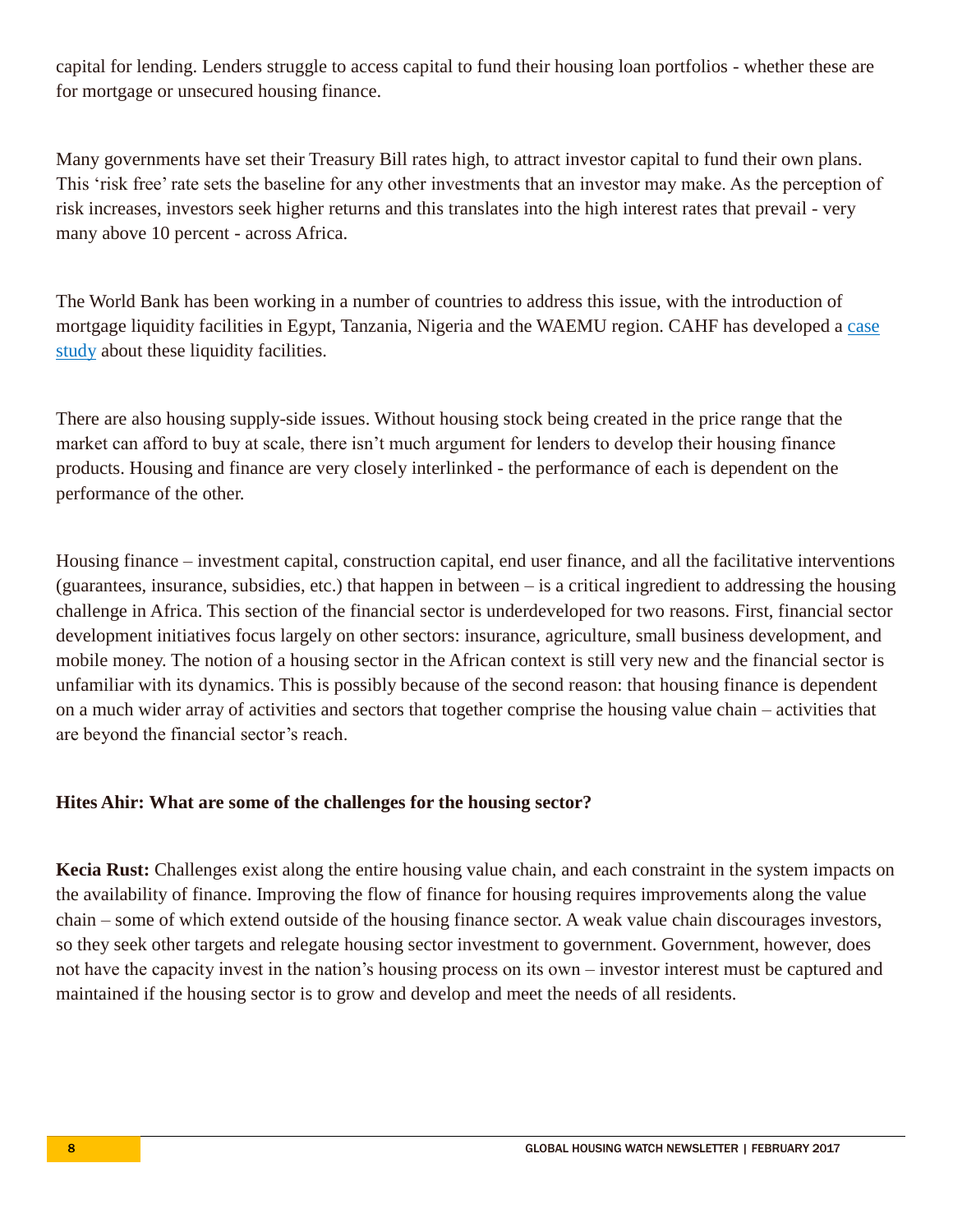### **Figure 4: Housing Value Chain**



#### **Hites Ahir: How can policymakers address these challenges?**

**Kecia Rust:** As a first step, policymakers must acknowledge that housing is a matter for attention across multiple sectors and multiple departments. This means that it is not only the housing and land department that must champion housing investment, but also the Central Bank and national treasury, as well as the National Deeds Registry. This is a matter for Cabinet attention.

On the housing and land side, there is a critical need for focused interventions into land and titling, and into infrastructure to support residential development. Housing delivery at scale cannot happen without those ingredients, and their absence is a key reason why housing continues to be delivered mostly by households themselves. Much of housing delivery is influenced by what is happening at the local level, however - and it is here that municipalities can apply specific levers to influence market dynamics and stimulate supply. Zoning, subdivisions, building plan processes and approvals, as well as administrative incentives that ease the costs in both time and money of the housing delivery process, are all levers that municipalities can apply to stimulate investment in housing.

On the finance side, macro-economic interventions to reduce the cost of capital and contain interest rates to reasonable levels for long-term finance are critically needed. Beyond that, policy makers should also consider the policy and regulatory issues that make mortgage lending possible and influence the cost of construction. In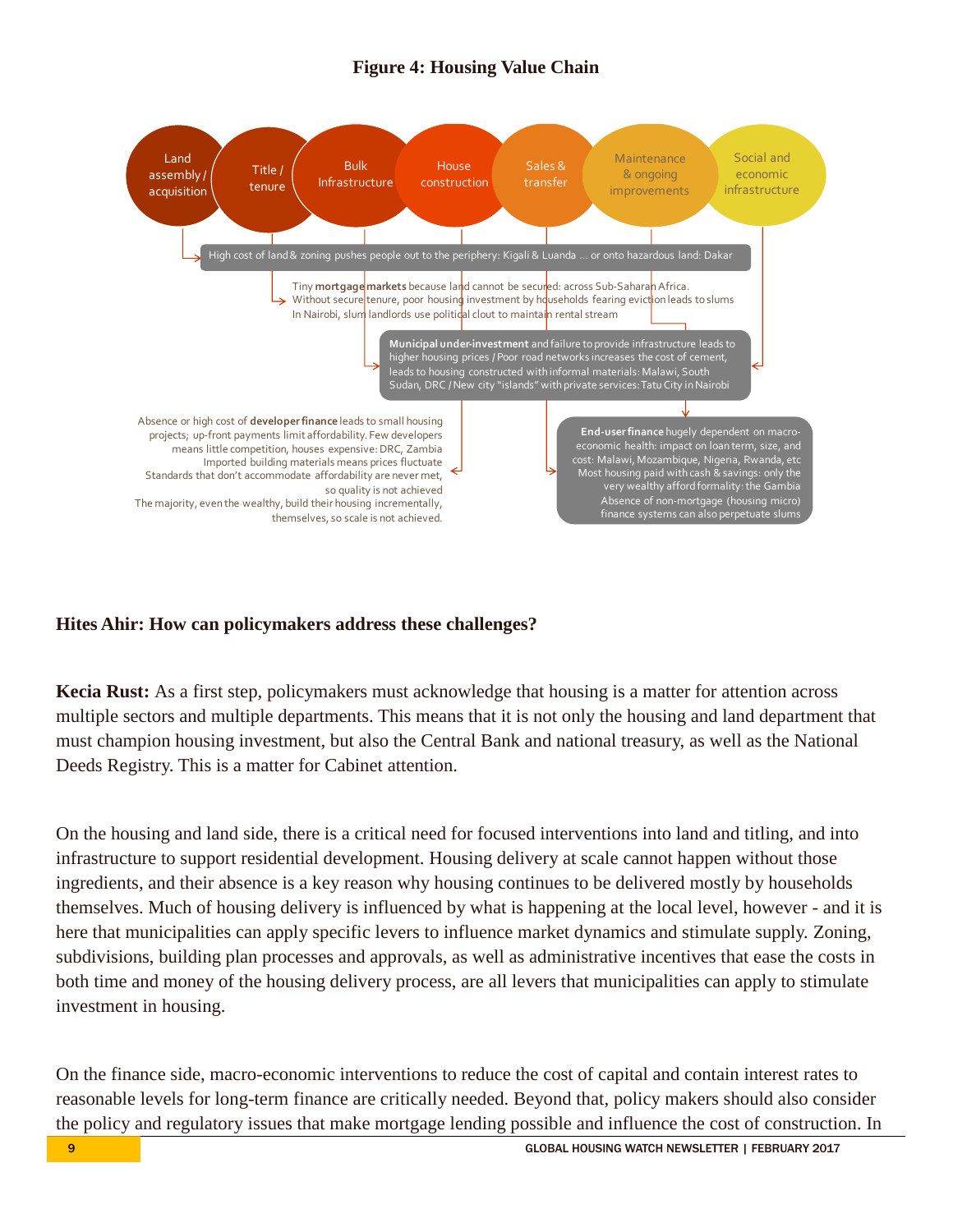this regard, taxation appears to be a significant issue. Policy makers might wish to restrict taxes to upmarket housing for the wealthy, offering relief to the emerging middle class in the purchase of lower cost housing, or review how their current tax regime impacts on the attractiveness of this particular asset class. The Doing Business Indicators show us that in some countries, the cost of formally transferring property can be more than 10 percent of the value of the property. This becomes a serious disincentive to formal transactions.

To understand all of this, a clear and targeted monitoring and evaluation system is required. City, provincial, and national governments should be collecting data on housing market performance and making this available in the public domain for analysis and engagement by investors and other stakeholders. CAHF believes that a key constraint is the lack of market intelligence - accurate and trended market information, a clear indication of risk and return, and track records that prove long-term viability - specifically targeting the opportunities and the challenges that relate to the affordable housing market. Without this information, practitioners move to familiar territory and high margin activities, while governments are left wondering why they don't engage. Bringing together the efforts of the public and the private sectors towards workable interventions that target increased opportunities for housing that is affordable to all market segments, is a key aim of CAHF's work.

#### **Hites Ahir: Are there any success stories that policymakers can learn from?**

**Kecia Rust:** On the government reporting side, there are some very interesting interventions underway. The central banks of both Kenya and Tanzania publish mortgage market updates that provide information on the development of their mortgage markets. And the Nigerian Mortgage Refinance Corporation is in the process of developing a Nigerian Housing Finance Hub, to collect data about Nigeria's housing finance market and share this with market players.

Some governments are improving their administrative regimes: Guinea Bissau has made significant improvements in the time it takes to transfer property, while Senegal has reduced the cost of registration significantly.

Then there are very interesting investors that have made improvements with the force of their interest in making development happen: International Housing Solutions managed to stimulate the construction of over 27,000 houses for the working class in South Africa, through its first fund and is now seeking to replicate this experience in a second fund. Phatisa's Pan African Housing Fund is active in developments in Zambia, Rwanda, and Kenya. IFC's investment in the Chinese multinational construction and engineering company, CITIC Construction, is intended to set development precedents, targeting a scale delivery approach that is currently not very common across the continent. And there are more. Policy makers should actively engage with these efforts by the private sector to identify where they can smooth the value chain to enable more and better investment.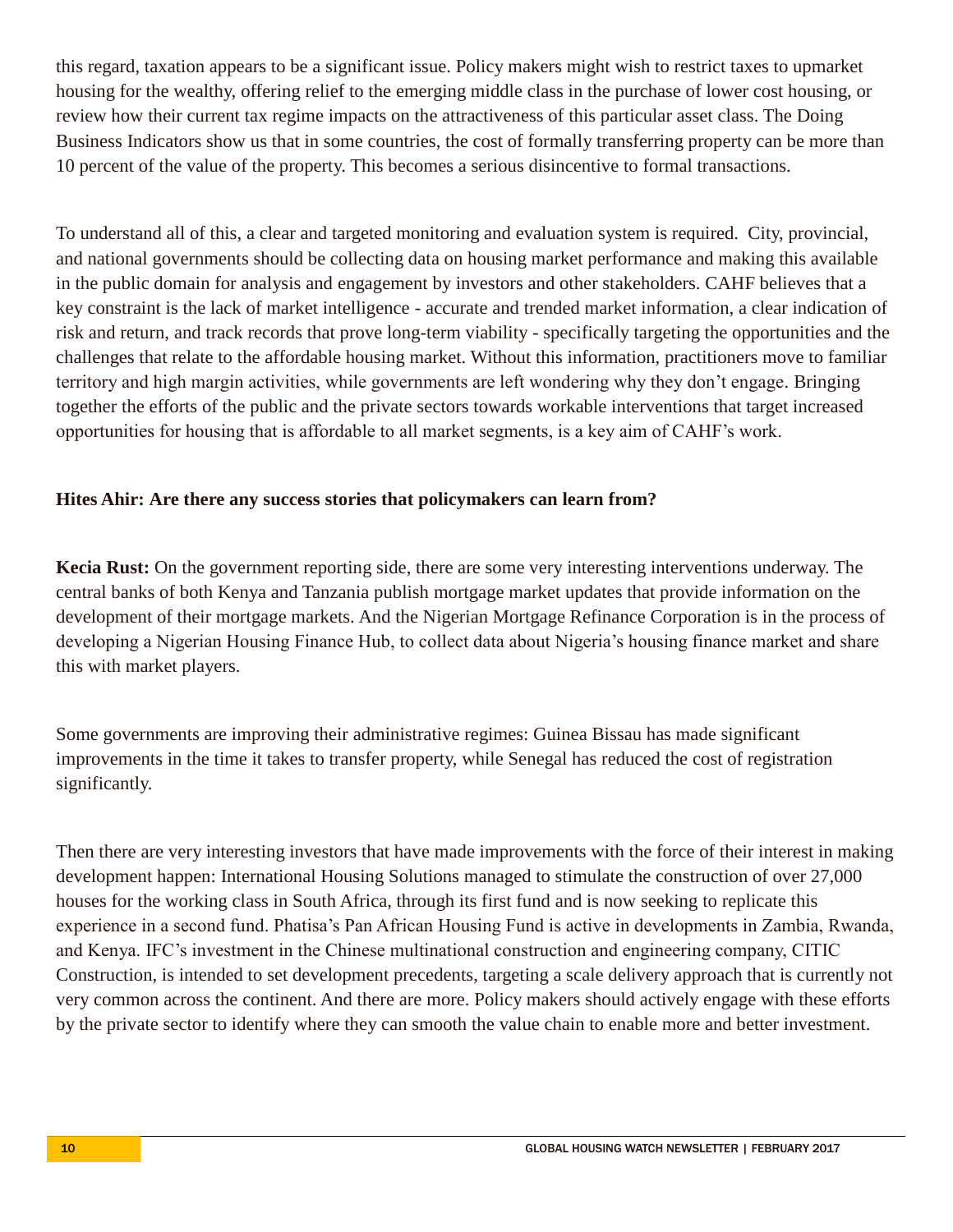- **Call for Papers/Events:** 30th World Congress of the International Union for Housing Finance (Mortgage) [Bankers Association\)](https://www.mba.org/mba-newslinks/2017/january/mba-newslink-tuesday-1-24-17/residential/international-union-for-housing-finance-world-congress-comes-to-washington-in-june?_zs=WqkwB1&_zl=iDaX3) |
- **Cross country:** New OECD Affordable Housing Database [\(OECD\)](http://www.oecd.org/social/affordable-housing-database.htm) | No Price Like Home: Global House Prices, 1870-2012 [\(American Economic Review\)](https://www.aeaweb.org/articles?id=10.1257/aer.20150501&&from=f) | Economists Discuss Global Housing Trends [\(NAHB\)](http://nahbnow.com/2017/01/economists-discuss-global-housing-trends/) | The Dynamic Relationship between Housing Prices and the Macroeconomy: Evidence from OECD Countries [\(SSRN\)](https://papers.ssrn.com/sol3/papers.cfm?abstract_id=2901495) | Housing policies under the New Urban Agenda [\(Asian Development Bank Institute\)](http://www.asiapathways-adbi.org/2017/01/housing-policies-under-the-new-urban-agenda/) | EMF-ECBC: Monthly newsletter [\(European Mortgage Federation—European Covered Bond Council\)](http://intranet.hypo.org/docs/1/POPNOLNDCEPOGAEHCNGFBCHKPDW39DBDB1TE4Q/EMF/Docs/DLS/2017-00005.pdf) | Housing Finance and Inclusive Growth in Africa [\(World Bank\)](http://documents.worldbank.org/curated/en/921351480963538993/pdf/WPS7902.pdf) | Geopolitics and mass migration top agenda at ULI Paris [\(PropertyEU\)](https://propertyeu.info/Nieuws/dca306a9-f4c7-4354-afb6-2b87ab9fee6d/Geopolitics-and-mass-migration-top-agenda-at-ULI-Paris) | Global Liquidity and House Prices Around the World [\(SSRN\)](https://papers.ssrn.com/sol3/papers2.cfm?abstract_id=2916413) | European house prices to rise at slower rate – S&P [\(Financial Times\)](https://www.ft.com/content/c3aad55a-55de-3a40-bd03-b2d7faf8eb65) | Global Housing and Mortgage Outlook 2017 [\(FITCH\)](https://www.fitchratings.com/site/structuredfinance/rmbs/globalhousing) | How to: MACROPRU. 5 principles for macroprudential policy [\(Bank of England\)](http://www.bis.org/review/r170217c.pdf) | Scandinavians take drastic steps to get into booming housing market [\(Reuters\)](http://uk.reuters.com/article/uk-nordics-housing-idUKKBN15Z188) | Two ways to make Africa's cities more livable, connected and affordable [\(World Bank\)](http://blogs.worldbank.org/developmenttalk/two-ways-make-africa-s-cities-more-livable-connected-and-affordable) | Vancouverizing Seattle? [\(New Geography\)](http://www.newgeography.com/content/005540-vancouverizing-seattle) | Is Europe Ready for the Smart Building Revolution [\(BPIE\)](http://bpie.eu/wp-content/uploads/2017/02/STATUS-REPORT-Is-Europe-ready_FINAL_LR.pdf) | Australia and Canada – Shared Experiences [\(Reserve Bank of](https://www.rba.gov.au/speeches/2017/sp-gov-2017-02-22.html)  [Australia\)](https://www.rba.gov.au/speeches/2017/sp-gov-2017-02-22.html) |
- **Australia:** Opening Remarks to Plenary Panel at the Australasian Housing Researchers Conference [\(Reserve Bank of Australia\)](http://www.rba.gov.au/speeches/2017/sp-ag-2017-02-16.html) | How Predictable? Rent Growth and Returns in Sydney and Melbourne Housing Markets [\(SSRN\)](https://papers.ssrn.com/sol3/papers.cfm?abstract_id=2910110) | Australasian Housing Researchers Conference – 2017 [\(AHRC2017\)](ahrc2017.com.au) |
- **Belgium:** Belgium's housing market surprisingly vibrant [\(Global Property Guide\)](http://www.globalpropertyguide.com/Europe/Belgium/Price-History) |
- **Bulgaria:** Bulgaria's house prices rising rapidly, due to strong economic growth [\(Global Property Guide\)](http://www.globalpropertyguide.com/Europe/Bulgaria/Price-History) |
- **Canada:** BoC says rising house prices, household debt worrisome [\(Reuters\)](http://www.reuters.com/article/canada-cenbank-housing-idUSL1N1FK1UQ) | Canadian House Price Growth Remains Elevated [\(CMHC\)](https://www.cmhc-schl.gc.ca/en/hoficlincl/observer/observer_115.cfm?obssource=observer-en&obsmedium=email&obscampaign=obs-20170126-hma) | Canada's Housing Challenges: A demand or supply issue? [\(Zero Hedge\)](http://www.zerohedge.com/news/2017-01-25/canada%E2%80%99s-housing-challenges-demand-or-supply-issue) | Vancouver Home Sales Plunge 40%, Extending String of Declines [\(Bloomberg\)](https://www.bloomberg.com/news/articles/2017-02-02/vancouver-home-sales-plunge-40-extending-string-of-declines) | Canadian homeowners' average before-tax household income was about double that of renters between 2006 and 2014 [\(CMHC\)](https://www.cmhc-schl.gc.ca/en/hoficlincl/observer/observer_118.cfm?obssource=observer-en&obsmedium=email&obscampaign=obs-20170216-household-income) |
- **China:** Real Estate Booms and Endogenous Productivity Growth [\(MIT\)](http://www.pbcsf.tsinghua.edu.cn/Upload/file/20170112/20170112094823_8013.pdf) | The Effectiveness Analysis of China's Real-estate Regulatory Policy [\(Journal of Chinese Economics\)](https://urldefense.proofpoint.com/v2/url?u=http-3A__scholar.google.com_scholar-5Furl-3Furl-3Dhttp-3A__journals.sfu.ca_nwchp_index.php_journal_article_download_87_81-26hl-3Den-26sa-3DX-26scisig-3DAAGBfm3uRzcgkmb9qJZ0BpYnhdtaFl3Mdg-26nossl-3D1-26oi-3Dscholaralrt&d=DwMFaQ&c=G8CoXqdZ57E1EOn2t2CVrg&r=O0u4yjwy9m7VeAPwMohoVg&m=hJQbnG-nuF_BlSEa8kJoeNGyZech0rRS245H_6il10c&s=AyJ4jYjs9-yNQodJH9yznEjY0qnkMhQTBCczcunGHXM&e=) | China's Property Market Has a New Blind Spot [\(Wall Street Journal\)](https://www.wsj.com/articles/chinas-property-market-has-a-new-blind-spot-1487065745) |
- **Czech Republic:** Robust house price rises in Czech Republic [\(Global Property Guide\)](http://www.globalpropertyguide.com/Europe/Czech-Republic/Price-History) |
- **Egypt:** Egypt's real estate boom has turned from economic safe haven to rubble [\(Quartz\)](https://qz.com/908391/egypts-real-estate-boom-has-turned-from-economic-safe-haven-to-rubble/) |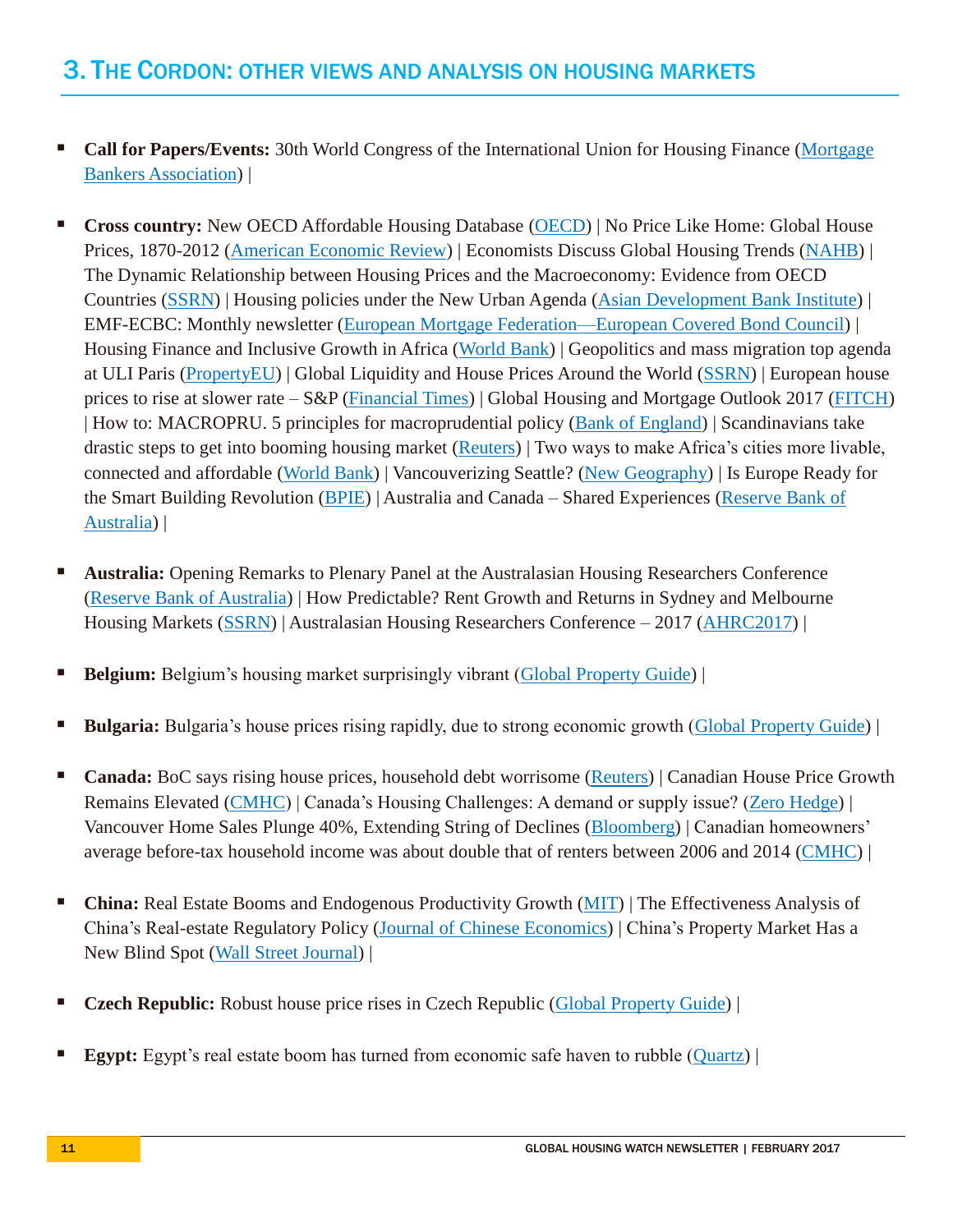- **Finland:** Finland alerted to household debt [\(Bank of Finland\)](http://www.bofbulletin.fi/en/2016/5/finland-alerted-to-household-debt/) |
- **France:** International Migration and Regional Housing Markets: Evidence from France [\(SSRN\)](https://papers.ssrn.com/sol3/papers.cfm?abstract_id=2911454) |
- **Germany:** German house prices overheating, Bundesbank warns [\(Financial Times\)](https://www.ft.com/content/fc912b72-97cf-11e3-ab60-00144feab7de) |
- **Hong Kong:** Effects of Capital Flow on the Equity and Housing Markets in Hong Kong [\(SSRN\)](https://papers.ssrn.com/sol3/papers.cfm?abstract_id=2909401) |
- **India:** India Residential Property Market Overview [\(Colliers International\)](http://www.colliers.com/-/media/files/apac/india/market%20insights/2017-india-rpmo.pdf?la=en-GB) |
- **Ireland:** The Impact of Employment on Housing Prices: Detailed Evidence from FDI in Ireland [\(Ideas\)](https://ideas.repec.org/p/tcd/tcduee/tep0417.html) | 'Another decade' before property supply meets demand [\(The Irish Times\)](http://www.irishtimes.com/business/economy/another-decade-before-property-supply-meets-demand-1.2976601) |
- **Latvia:** Latvia rising! Riga's housing market up 9.75% [\(Global Property Guide\)](http://www.globalpropertyguide.com/Europe/Latvia/Price-History) |
- **Morocco:** Morocco: house prices are now falling, demand is static [\(Global Property Guide\)](http://www.globalpropertyguide.com/Middle-East/Morocco/Price-History) |
- **Netherlands:** The effect of land lease on house prices [\(Ideas\)](https://ideas.repec.org/p/hhs/gunwpe/0686.html) |
- **New Zealand:** Too early to declare victory on house prices [\(New Zealand Herald\)](http://www.nzherald.co.nz/business/news/article.cfm?c_id=3&objectid=11797749) |
- **Nigeria:** Role of mortgage bank in housing production [\(IJIET\)](http://www.ijeit.com/Vol%206/Issue%202/IJEIT1412201608_01.pdf) |
- **Portugal:** Great value and good yields in Portugal, where house prices continue to rise (Global Property [Guide\)](http://www.globalpropertyguide.com/Europe/Portugal/Price-History) |
- **Singapore:** Singapore's Home Curbs May Stay for Some Time, Minister Says [\(Bloomberg\)](https://www.bloomberg.com/news/articles/2017-02-21/singapore-s-housing-curbs-may-stay-for-some-time-minister-says) |
- **United Kingdom:** Housing White Paper [\(UK Government\)](https://www.gov.uk/government/collections/housing-white-paper) | Reactions to Housing White Paper [\(Guardian,](https://www.theguardian.com/society/2017/feb/08/housing-white-paper-raises-more-questions-than-answers) [Financial Times,](https://www.ft.com/content/01c3d4c2-ec8d-11e6-930f-061b01e23655) ) Britain's unlikeliest property hotspot [\(Economist\)](http://www.economist.com/news/britain/21715721-2003-shetlands-house-prices-have-doubled-larger-rise-any-other-part) | Are housebuilder's production strategies a barrier to offsite construction uptake in the UK [\(Centre for Innovative and Collaborative](http://www.arcom.ac.uk/-docs/proceedings/57cb43978c134a7b979846ee8d84b2bc.pdf)  [Construction Engineering\)](http://www.arcom.ac.uk/-docs/proceedings/57cb43978c134a7b979846ee8d84b2bc.pdf) | Cash buyers broaden their horizons on their search for a home [\(Hamptons](http://www.hamptons.co.uk/media/445392/marketinsight-january.pdf)  [International\)](http://www.hamptons.co.uk/media/445392/marketinsight-january.pdf) | Residential Property Focus [\(Savills\)](http://www.savills.co.uk/research_articles/141285/214757-0) |
- **United States:**

**Working Papers:** The Economic Implications of Housing Supply [\(Wharton School of Business\)](http://realestate.wharton.upenn.edu/research/papers/full/802.pdf) | Measuring Mortgage Credit Availability: A Frontier Estimation Approach [\(FED\)](https://4ce05836-a-62cb3a1a-s-sites.googlegroups.com/site/edwardkung/ahkm_1_10_2017.pdf?attachauth=ANoY7cozG7frAQfZmWJDZmwUhPHLjkD2PfFoA5fDD-x5KkwpP8xBFYvGAeZUsfUW2KPh5wjy3NZot89yQjSWOH5CNdXxYGB7_CypVLqeMYtGuhXZuoTmwuemawdPwh0Ljt2uxGOJI7loDreHOSJP9rlduImF3wPMz6sfO2xMZYIoP2Lu0HNNHzSsLk09muiKmmRcvtzIEZbQ1YWcZp-zP_S_WbywNH0QZw%3D%3D&attredirects=0) | Bank-specific Shocks and House Price Growth in the U.S. [\(Halle Institute for Economic Research\)](https://www.econstor.eu/bitstream/10419/149645/1/877997209.pdf) | Extremely low-income households, housing affordability and the Great Recession [\(Sage Journals\)](http://journals.sagepub.com/doi/abs/10.1177/0042098016686511) | When Do Renters Behave Like Homeowners? High Rent, Price Anxiety, and NIMBYism [\(JCHS\)](http://www.jchs.harvard.edu/research/publications/when-do-renters-behave-homeowners-high-rent-price-anxiety-and-nimbyism) | Waiting for Affordable Housing [\(University of Pennsylvania and NBER\)](http://www.cirje.e.u-tokyo.ac.jp/research/workshops/micro/micropaper16/micro0206.pdf) | Do Homeowners Mark to Market? A Comparison of Self-reported and Estimated Market Home Values During the Housing Boom and Bust [\(NYU Furman Center\)](http://furmancenter.org/research/publication/do-homeowners-mark-to-market-a-comparison-of-self-reported-and-estimated-ma) | How Taxes and Required Returns Drove Commercial Real Estate Valuations over the Past Four Decades [\(Federal](https://www.dallasfed.org/research/papers/2017/wp1703.aspx)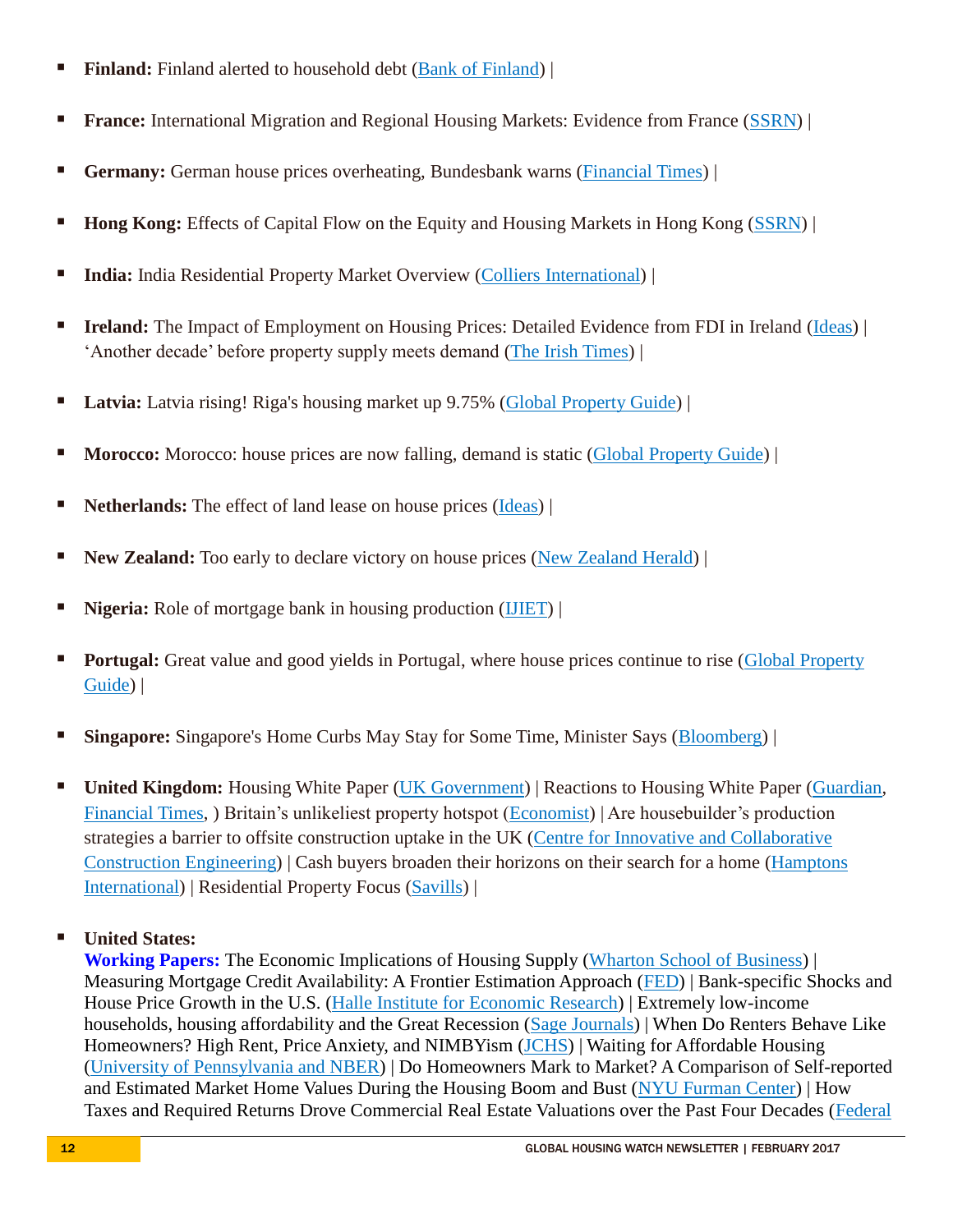[Reserve Bank of Dallas\)](https://www.dallasfed.org/research/papers/2017/wp1703.aspx) | The Macroeconomic Effects of Government Asset Purchases: Evidence from Postwar US Housing Credit Policy [\(NBER\)](http://www.nber.org/papers/w23154) | A Narrative Analysis of Mortgage Asset Purchases by Federal Agencies [\(NBER\)](http://www.nber.org/papers/w23165) |

**Other Analysis:** How Resilient Is the U.S. Housing Market Now? [\(Federal Reserve Bank of New York\)](http://libertystreeteconomics.newyorkfed.org/2017/02/how-resilient-is-the-us-housing-market-now.html) | Housing Crisis Boxed in Some Job Seekers [\(NBER\)](http://www.nber.org/digest/feb17/w22929.html) | Americans are making more money from renting out homes than ever before, sort of (*Financial Times*) | FRED Adds County Homeownership Rate Data (Federal [Reserve Bank of St Louis\)](https://news.research.stlouisfed.org/2017/01/fred-adds-county-homeownership-rate-data/) | How about some housing deregulation? (Building, not buying) [\(AEI\)](https://www.aei.org/publication/how-about-some-housing-deregulation-building-not-buying/) | A Recipe for Retro Housing Policy [\(Bloomberg\)](https://www.bloomberg.com/view/articles/2017-01-26/trump-is-set-up-for-retro-housing-policy) | The New Administration's Good Move on Housing [\(American](https://www.aei.org/publication/the-new-administrations-good-move-on-housing/)  [Enterprise Institute\)](https://www.aei.org/publication/the-new-administrations-good-move-on-housing/) | Local Opportunities: Finding Relatively Affordable Housing, Even in Largely Unaffordable Markets [\(Zillow\)](http://www.zillow.com/research/city-level-affordability-2016-14140/) | Divided Housing Market Driving Wealth Inequality [\(National Association](https://www.nar.realtor/newsroom/op-eds-and-letters-to-the-editor/divided-housing-market-driving-wealth-inequality)  [of Realtors\)](https://www.nar.realtor/newsroom/op-eds-and-letters-to-the-editor/divided-housing-market-driving-wealth-inequality) | The Best Cities for Living Without a Car [\(Redfin\)](https://www.redfin.com/blog/2017/02/the-best-cities-for-living-without-a-car.html) | The Evolution of Home Equity Ownership [\(Federal Reserve Bank of New York\)](http://libertystreeteconomics.newyorkfed.org/2017/02/the-evolution-of-home-equity-ownership.html) | Houses as ATMs No Longer [\(Federal Reserve Bank of New York\)](http://libertystreeteconomics.newyorkfed.org/2017/02/houses-as-atms-no-longer.html) | The Homeownership Gap Is Finally Closing [\(Federal Reserve Bank of New York\)](http://libertystreeteconomics.newyorkfed.org/2017/02/the-homeownership-gap-is-finally-closing.html) | A Close Look at the Decline of Homeownership [\(Federal Reserve Bank of New York\)](http://libertystreeteconomics.newyorkfed.org/2017/02/a-close-look-at-the-decline-of-homeownership.html) | Homes in Black Neighborhoods Twice as Likely to be Underwater as Homes in White Neighborhoods [\(Zillow\)](https://www.zillow.com/research/negative-equity-race-q3-2016-14063/) | Have Borrowers Recovered from Foreclosures during the Great Recession? [\(Federal Reserve Bank of Chicago\)](https://www.chicagofed.org/publications/chicago-fed-letter/2016/370) | What Can We Learn from Attempts to Reduce the Cost of Affordable Housing? [\(JCHS\)](http://housingperspectives.blogspot.com/2017/02/what-can-we-learn-from-attempts-to.html) | Investors in America's housing-finance giants lose in court [\(Economist\)](http://www.economist.com/news/finance-and-economics/21717425-appeals-court-backs-expropriation-shareholders-fannie-mae-and-freddie) |